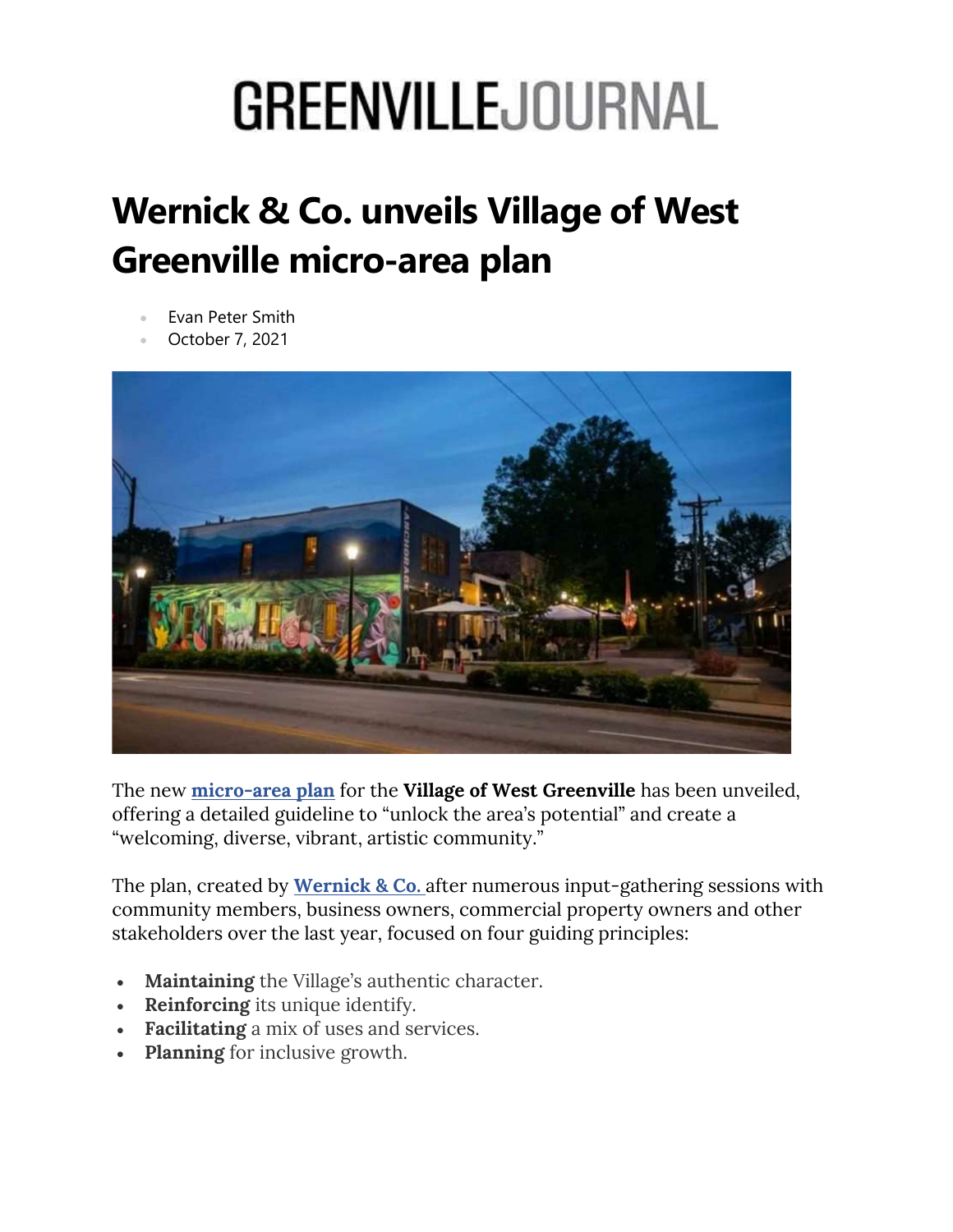"The character of this area is very unique," said Steve Wernick, land use attorney and managing partner at Wernick & Company. "It's amazing to walk this core of the area and see how much potential it has."

Despite the diversity of businesses in the Village, business owners were relatively uniform in what they see as the primary challenges to future growth: improper signage, poor connectivity and traffic congestion.

In general, respondents thought there should be more arts-related and cultural activities to further cement the area's reputation as an arts district, while also pointing out a need for more retail offerings.



Photo by John Olson

"In crafting this Village action plan, we have taken cues from the Village itself to capture the spirit of this funky enclave that marches to the beat of its own drum," the plan noted.

But the plan also highlighted the paradox of striving to maintain a unique character for an area whose unique character is the singular draw in rising property values, thus watering down the very aspect that made it appealing in the first place.

"Land values are rising; there is a heightened fear of displacement of existing residents, artists and tenants," the plan stated.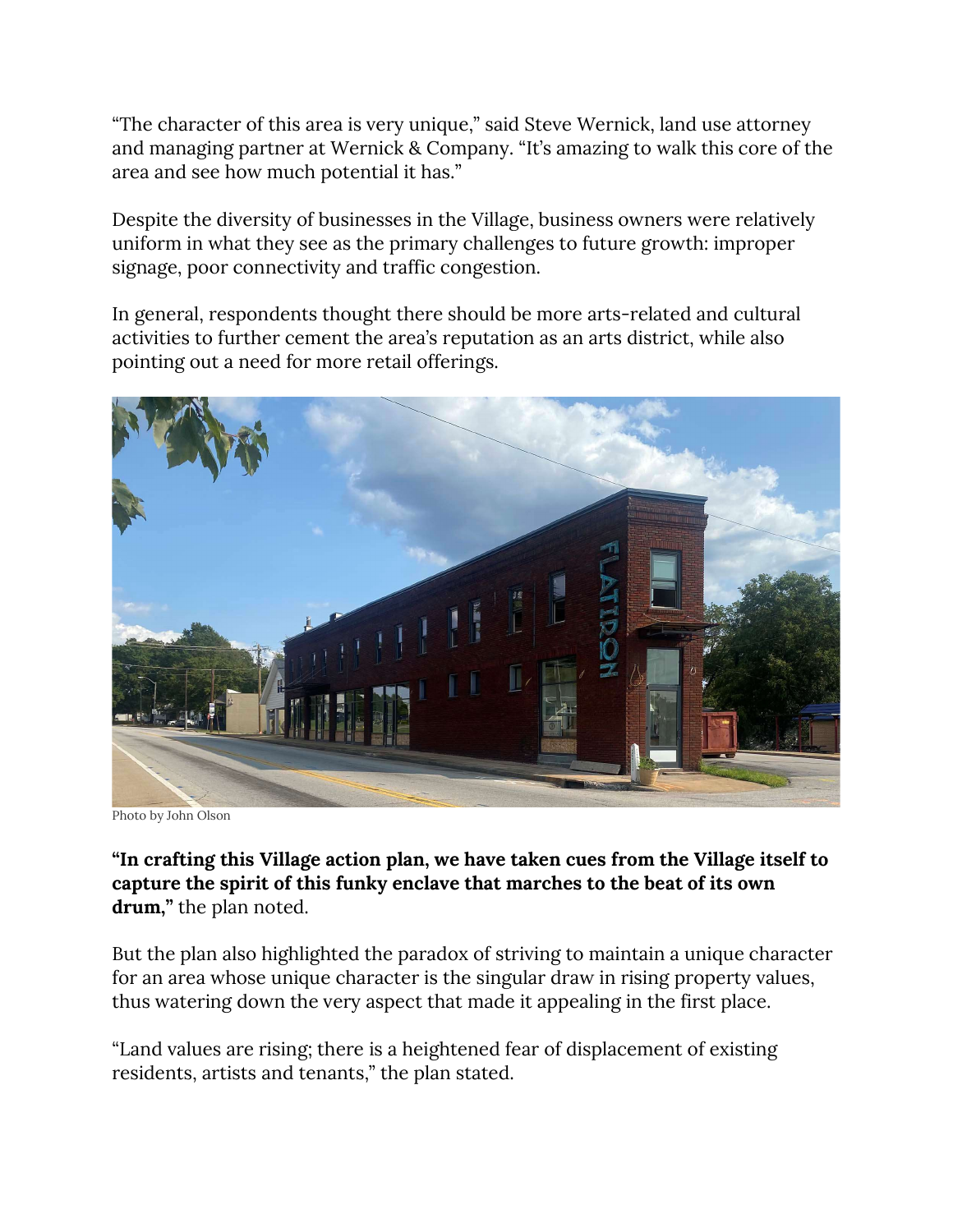To achieve the goal of strengthening the Village's character and potential while not alienating those who contributed to that character, the plan highlighted three action words: connect, activate and regulate.

#### **Connect**

The plan recommends new wayfinding and gateway signage in the Village of West Greenville, especially in ways that would improve safety, walkability and accessibility, while also unifying the signage to create a shared sense of space.

Specific streetscape improvements were recommended along Pendleton Street at Mason and Burdette streets and the addition of a protected bike lane along Pendleton Street. The plan also calls for a colorful crosswalk on Pendleton Street, a public parking garage and a Unity Park trail connector.



City of Greenville photo

### Activate

The plan aims to strengthen the Village's character as an artistic hub through live music, pop-up markets and green space. This includes offering economic incentives for artists and event organizers and the creation of a temporary use pilot program for artists.